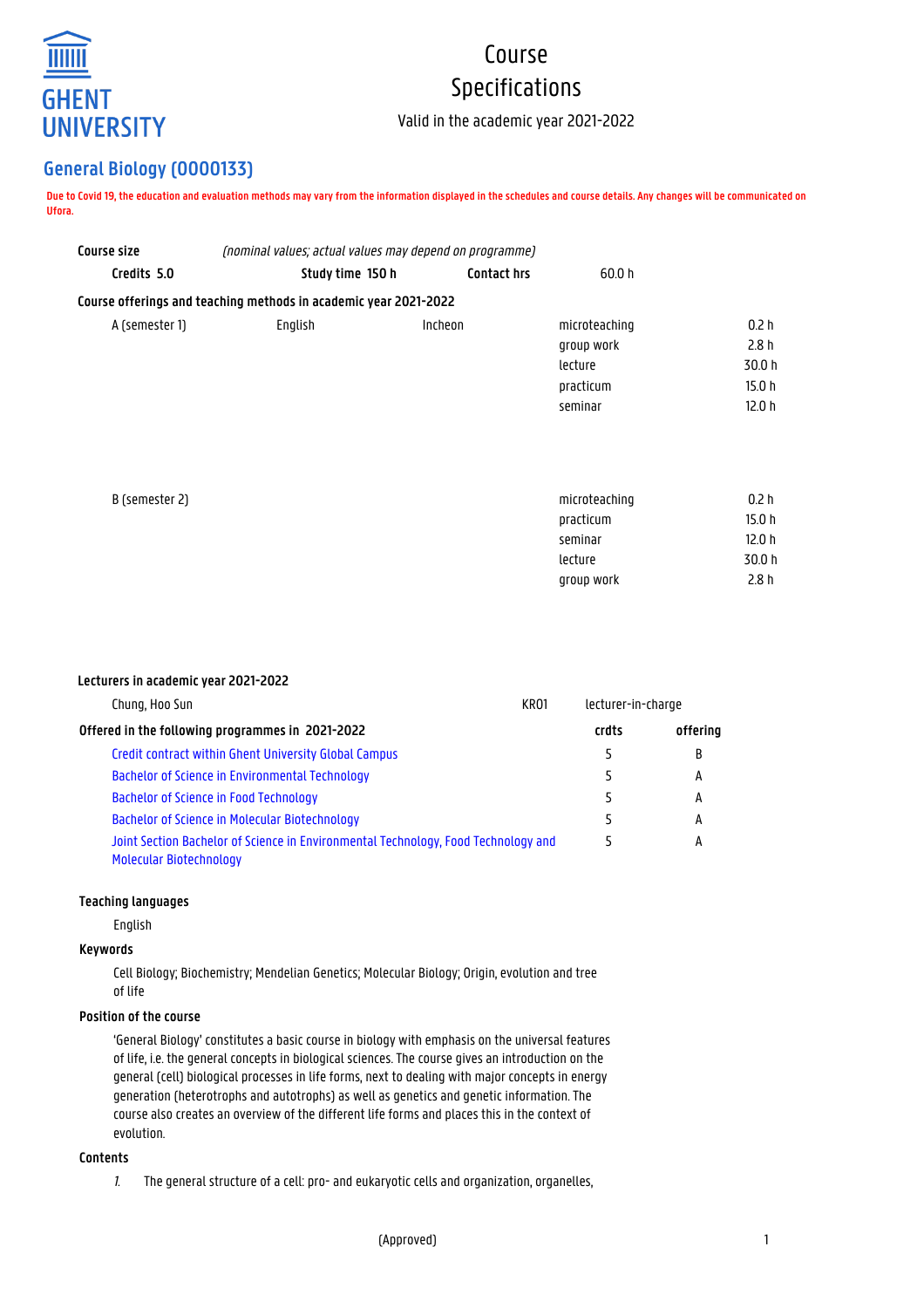cytoskeleton, membranes, cellular transport, intercellular communication.

2. Flow of matter and energy in life: primary metabolism of the cell. ATP as biological energy molecule, basic features of enzymes, photosynthesis.

3. Genetics: chromosomes and genes, mitosis and meiosis, Mendel's Laws + extensions, genotype and phenotype.

4. Molecular biology: replication, transcription, translation and introduction to gene expression regulation.

5. Evolution and Ecosystems

#### **Initial competences**

Secondary school knowledge of biology is an advantage, but it is a basic level course and no prior knowledge is assumed

#### **Final competences**

- 1 To know and appreciate the interrelationschip, structure and function of different organelles and macromolecules in a cell.
- 2 To know and understand concepts and general principles of cell biology, genetics, 1 biochemistry and molecular biology
- 3 To appreciate, understand and explain the link between genetic information, metabolism and 1 general cellular processes
- 4 To use the correct biological terminology and to be able to explain major concepts in biology to both expert as well as layman audiences. To use the scientific content of this course for understanding/discussion/explanation of societal problems (e.g. diseases, biotechnological applications, food crisis, climate change, etc.).
- 5 To know and understand major similarities and differences between the different kingdoms that constitute life. To get an insight in, and be able to demonstrate, universal features of life.
- 6 To understand the origin of life and to comprehend and appreciate evolutionary processes.
- 7 To get an insight into the interdisciplinary character of biological sciences.

# **Conditions for credit contract**

Access to this course unit via a credit contract is determined after successful competences assessment

# Conditions for exam contract

This course unit cannot be taken via an exam contract

#### **Teaching methods**

Group work, lecture, microteaching, practicum, seminar

#### **Learning materials and price**

Handouts of the PowerPoint slides will be provided. Coursebook of the practical exercises will be available.

#### **References**

Biology, A Global Approach (eleventh edition), Campbell et al.

#### **Course content-related study coaching**

Weekly office hours, during which you can pass by for extra information, will be anounced at the beginning of the course.

Feedback during permanent evaluation moments will be given.

Feedback after assignments/mock exams will be given.

## **Evaluation methods**

end-of-term evaluation and continuous assessment

#### **Examination methods in case of periodic evaluation during the first examination period**

Written examination with open questions, written examination with multiple choice questions

# **Examination methods in case of periodic evaluation during the second examination period**

Written examination with open questions, written examination with multiple choice questions

# **Examination methods in case of permanent evaluation**

Participation, assignment, report

### **Possibilities of retake in case of permanent evaluation**

examination during the second examination period is not possible

#### **Extra information on the examination methods**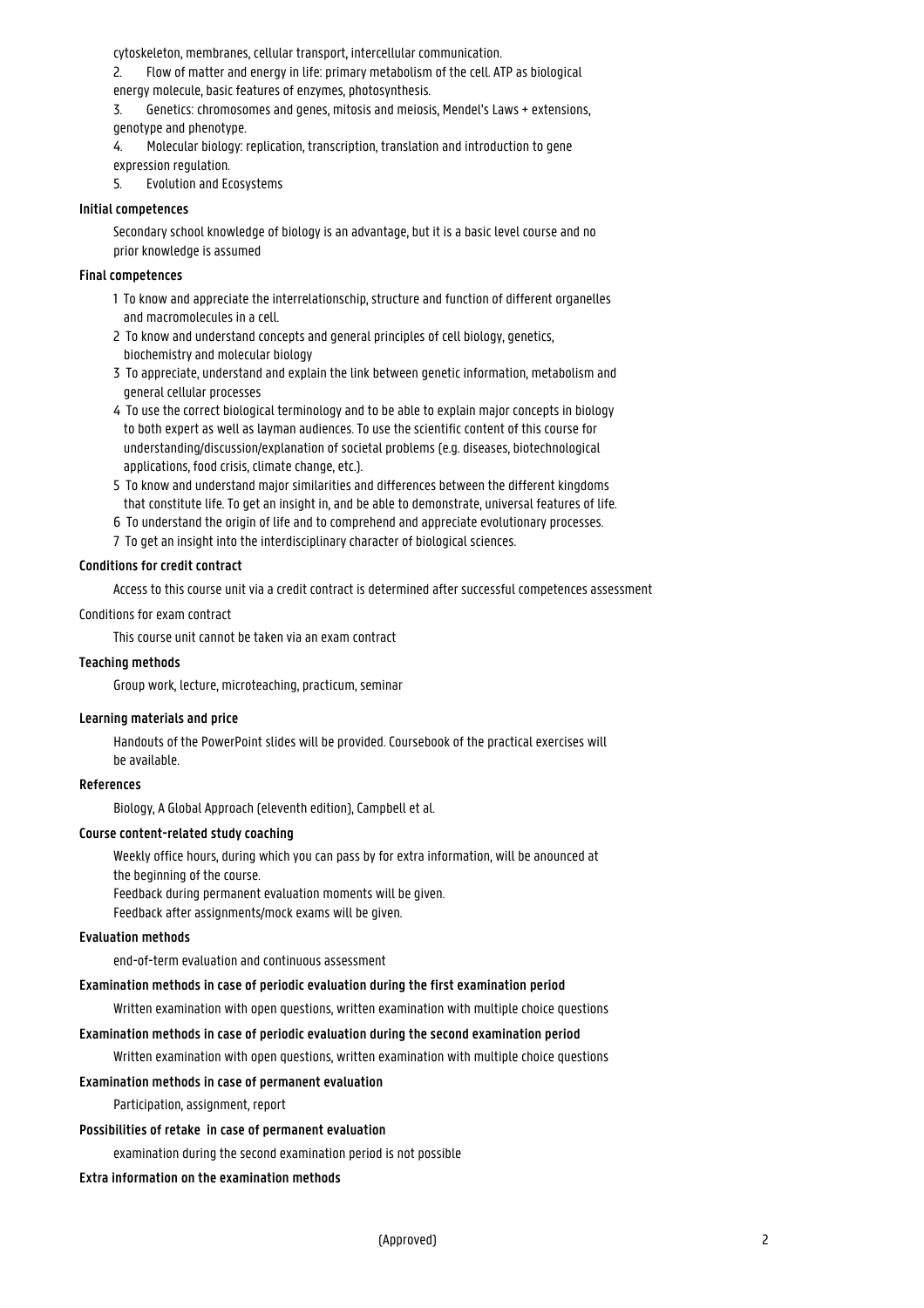(1) Non-periodic aligned evaluation: The mark will be determined by participation in, and the reports of, the lab-exercises, groupwork/microteaching. (2) Periodic aligned evaluation: The final exam will evaluate the knowledge and understanding of major concepts in cell biological/biochemistry/genetics/molecular biology and evolution via open questions as well as figure questions. The ability to solve genetic problems will be evaluated. The ability to use the correct terminiology will be evaluated via short questions that ask for definitions or brief explanations of some biologically important terms. Five multiple choice questions will be asked, to assess the level of detail for important concepts. **Calculation of the examination mark**

Periodic evaluation = 16/20; non-periodic evaluation = 4/20 Students need to attend the practical sessions in order to pass the course. Students who eschew period aligned and/or non-period aligned evaluations for this course unit may be failed by the examiner.

(nominal values; actual values may depend on programme) **Course size**

| Credits 5.0    | Study time 150 h                                                 | <b>Contact hrs</b> | 60.0 h        |                   |
|----------------|------------------------------------------------------------------|--------------------|---------------|-------------------|
|                | Course offerings and teaching methods in academic year 2021-2022 |                    |               |                   |
| A (semester 1) |                                                                  |                    | microteaching | 0.2 <sub>h</sub>  |
|                |                                                                  |                    | group work    | 2.8h              |
|                |                                                                  |                    | lecture       | 30.0 h            |
|                |                                                                  |                    | practicum     | 15.0 <sub>h</sub> |
|                |                                                                  |                    | seminar       | 12.0h             |
|                |                                                                  |                    |               |                   |

| B (semester 2) | microteaching | 0.2 h  |
|----------------|---------------|--------|
|                | practicum     | 15.0 h |
|                | seminar       | 12.0 h |
|                | lecture       | 30.0 h |
|                | group work    | 2.8 h  |
|                |               |        |

# **Lecturers in academic year 2021-2022**

| KR <sub>01</sub><br>Chung, Hoo Sun                                                                                   |  | lecturer-in-charge |          |
|----------------------------------------------------------------------------------------------------------------------|--|--------------------|----------|
| Offered in the following programmes in 2021-2022                                                                     |  | crdts              | offering |
| Credit contract within Ghent University Global Campus                                                                |  | 5                  | B        |
| <b>Bachelor of Science in Environmental Technology</b>                                                               |  |                    | А        |
| <b>Bachelor of Science in Food Technology</b>                                                                        |  |                    | А        |
| Bachelor of Science in Molecular Biotechnology                                                                       |  | 5                  | А        |
| Joint Section Bachelor of Science in Environmental Technology, Food Technology and<br><b>Molecular Biotechnology</b> |  | 5                  | А        |

# **Teaching languages**

English

#### **Keywords**

Cell Biology; Biochemistry; Mendelian Genetics; Molecular Biology; Origin, evolution and tree of life

#### **Position of the course**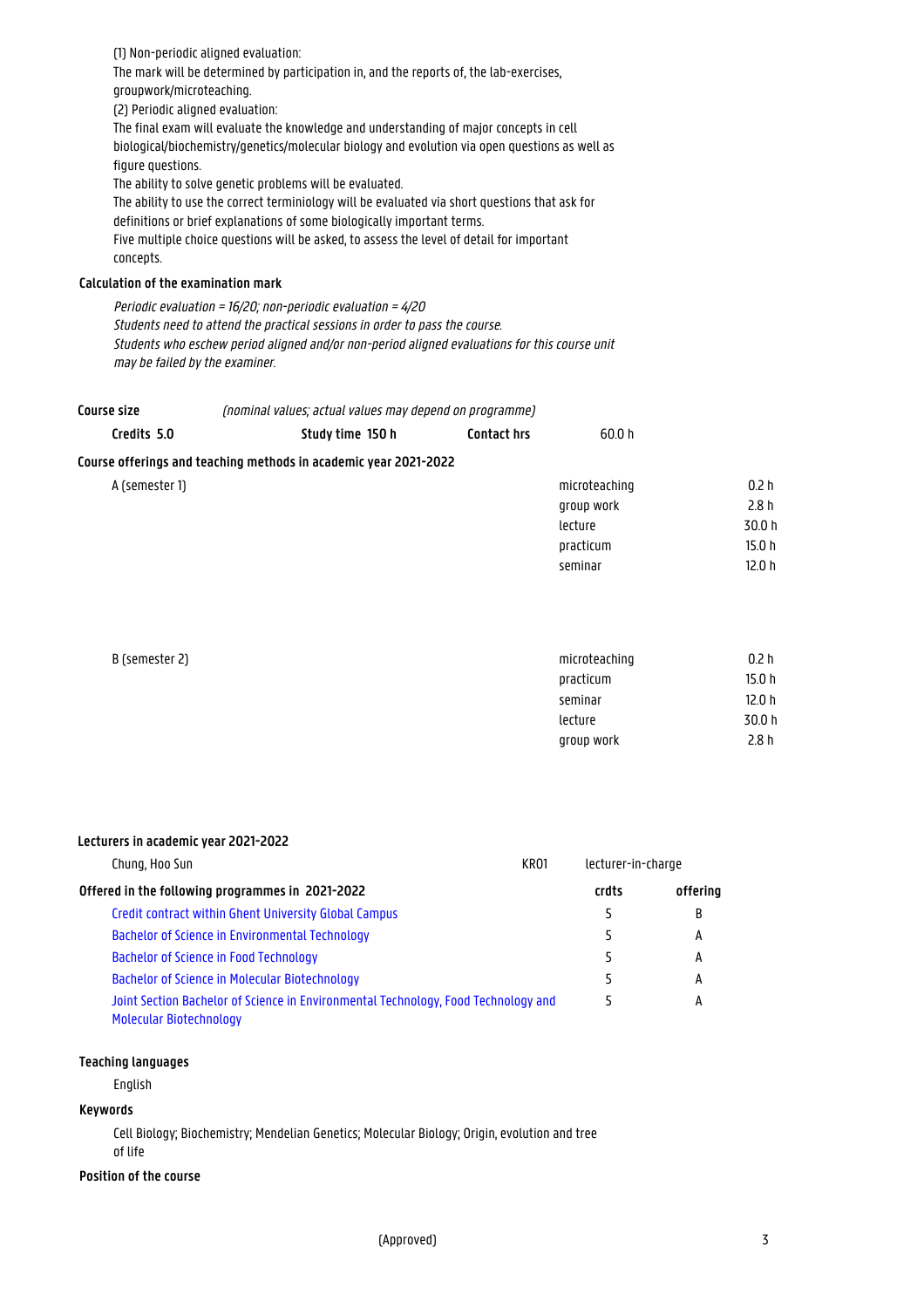'General Biology' constitutes a basic course in biology with emphasis on the universal features of life, i.e. the general concepts in biological sciences. The course gives an introduction on the general (cell) biological processes in life forms, next to dealing with major concepts in energy generation (heterotrophs and autotrophs) as well as genetics and genetic information. The course also creates an overview of the different life forms and places this in the context of evolution.

# **Contents**

1. The general structure of a cell: pro- and eukaryotic cells and organization, organelles, cytoskeleton, membranes, cellular transport, intercellular communication.

2. Flow of matter and energy in life: primary metabolism of the cell. ATP as biological energy molecule, basic features of enzymes, photosynthesis.

3. Genetics: chromosomes and genes, mitosis and meiosis, Mendel's Laws + extensions, genotype and phenotype.

4. Molecular biology: replication, transcription, translation and introduction to gene expression regulation.

5. Evolution and Ecosystems

# **Initial competences**

Secondary school knowledge of biology is an advantage, but it is a basic level course and no prior knowledge is assumed

# **Final competences**

- 1 To know and appreciate the interrelationschip, structure and function of different organelles and macromolecules in a cell.
- 2 To know and understand concepts and general principles of cell biology, genetics, biochemistry and molecular biology
- 3 To appreciate, understand and explain the link between genetic information, metabolism and general cellular processes
- 4 To use the correct biological terminology and to be able to explain major concepts in biology to both expert as well as layman audiences. To use the scientific content of this course for 1 understanding/discussion/explanation of societal problems (e.g. diseases, biotechnological applications, food crisis, climate change, etc.).
- 5 To know and understand major similarities and differences between the different kingdoms that constitute life. To get an insight in, and be able to demonstrate, universal features of life.
- 6 To understand the origin of life and to comprehend and appreciate evolutionary processes.
- 7 To get an insight into the interdisciplinary character of biological sciences.

#### **Conditions for credit contract**

Access to this course unit via a credit contract is determined after successful competences assessment

#### Conditions for exam contract

This course unit cannot be taken via an exam contract

#### **Teaching methods**

Group work, lecture, microteaching, practicum, seminar

#### **Learning materials and price**

Handouts of the PowerPoint slides will be provided. Coursebook of the practical exercises will be available.

# **References**

Biology, A Global Approach (eleventh edition), Campbell et al.

# **Course content-related study coaching**

Weekly office hours, during which you can pass by for extra information, will be anounced at the beginning of the course. Feedback during permanent evaluation moments will be given. Feedback after assignments/mock exams will be given.

#### **Evaluation methods**

end-of-term evaluation and continuous assessment

#### **Examination methods in case of periodic evaluation during the first examination period**

Written examination with open questions, written examination with multiple choice questions